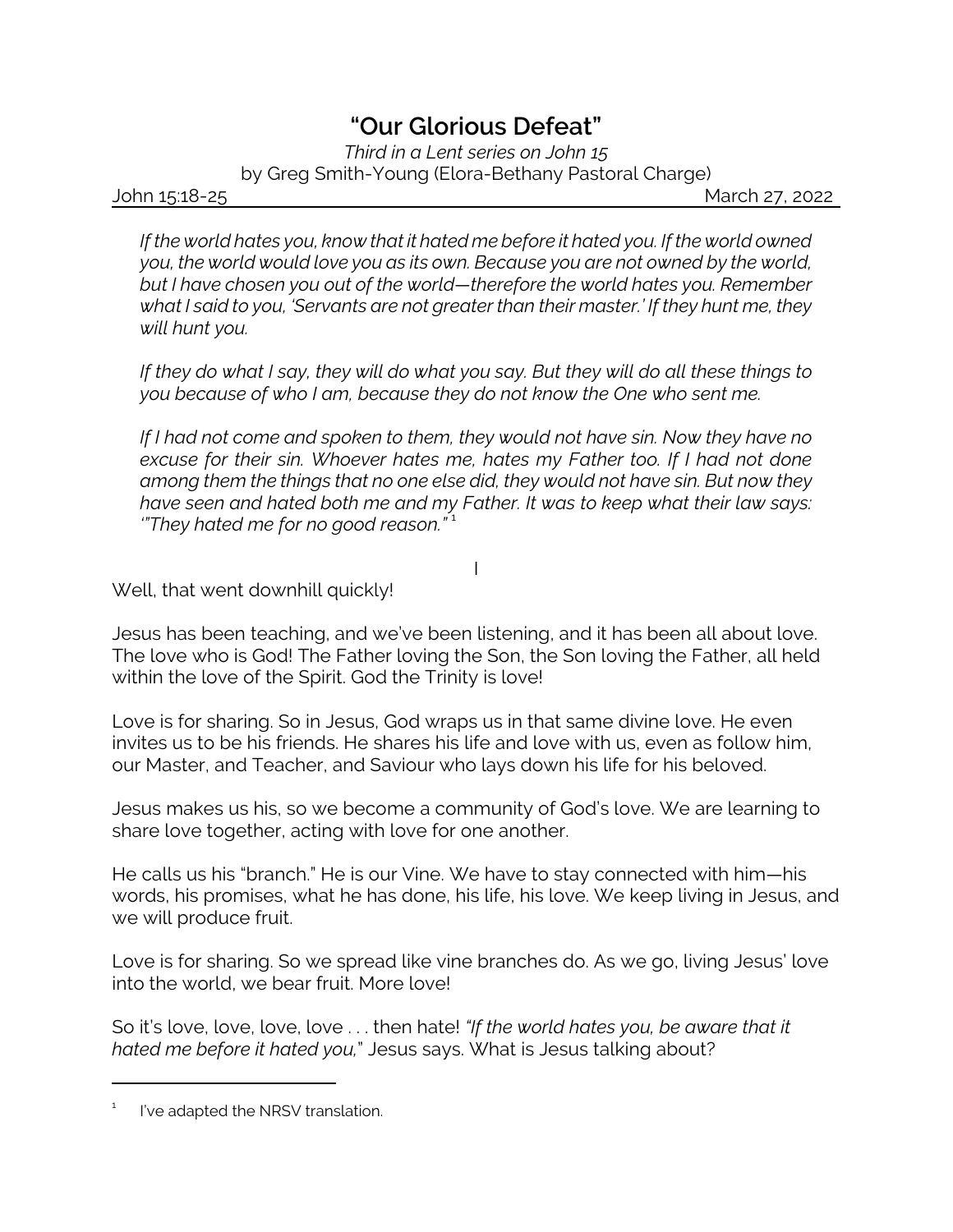This is strange to our way of thinking. We're not used to being hated for belonging to Jesus. Maybe ignored, but hated? Persecuted? We find it hard to imagine why we would be. How can love given out, bring hatred back?

I'm going to take time on Jesus' teaching here, because it's strange to us. Because it's Jesus, and so important, I'll just start today.

II We need to unpack this word Jesus uses, "world." Let me do this step by step.

## Step 1:

The Greek word here is *kosmos*. In the fullest sense, the *kosmos* is everything that God has created and is creating. The *kosmos* is all of nature, including all of us. The *kosmos* is good, very good. You're good, very good. God makes it with beauty and value. God loves the *kosmos*.

## Step 2:

But Jesus uses "world" (*kosmos*) in another sense too. The *kosmos* is humanity in rebellion against God.

Think of it as the "world system." It's every individual, and every organization families, communities, governments, religions, economies, societies. It's how things work. You hear folks talk about "systemic injustice." That's part of what we're talking about here. The *kosmos* is personal and social, individuals and systems, about each of us and about all of us together. And it's all a mess.

So often, this *kosmos*-system does not reflect God's love. It does not express God's truth. Far too often, it is ugly and destructive. It's not all completely bad. But it's all bent out of shape and damaged. Our ways of thinking are messed up. We devalue what is good, and pursue what is wrong. We harm ourselves, and we harm others, and this harm spills out into the rest of God's creation. We are all complicit in this. We are all hopelessly stuck in it, trapped. It's a spiritual power that includes all of us, and has hold over all of us.

So we have, first and foremost, the *kosmos* God makes. And we have the *kosmos* gone wrong. Jesus diagnoses what is wrong in us, and what is wrong in everything.

III

But, thanks be to God, Jesus does not end with the diagnosis. Listen to Step 3:

This world gone wrong, God still loves, as much as ever. You know what this means? That famous John 3:16: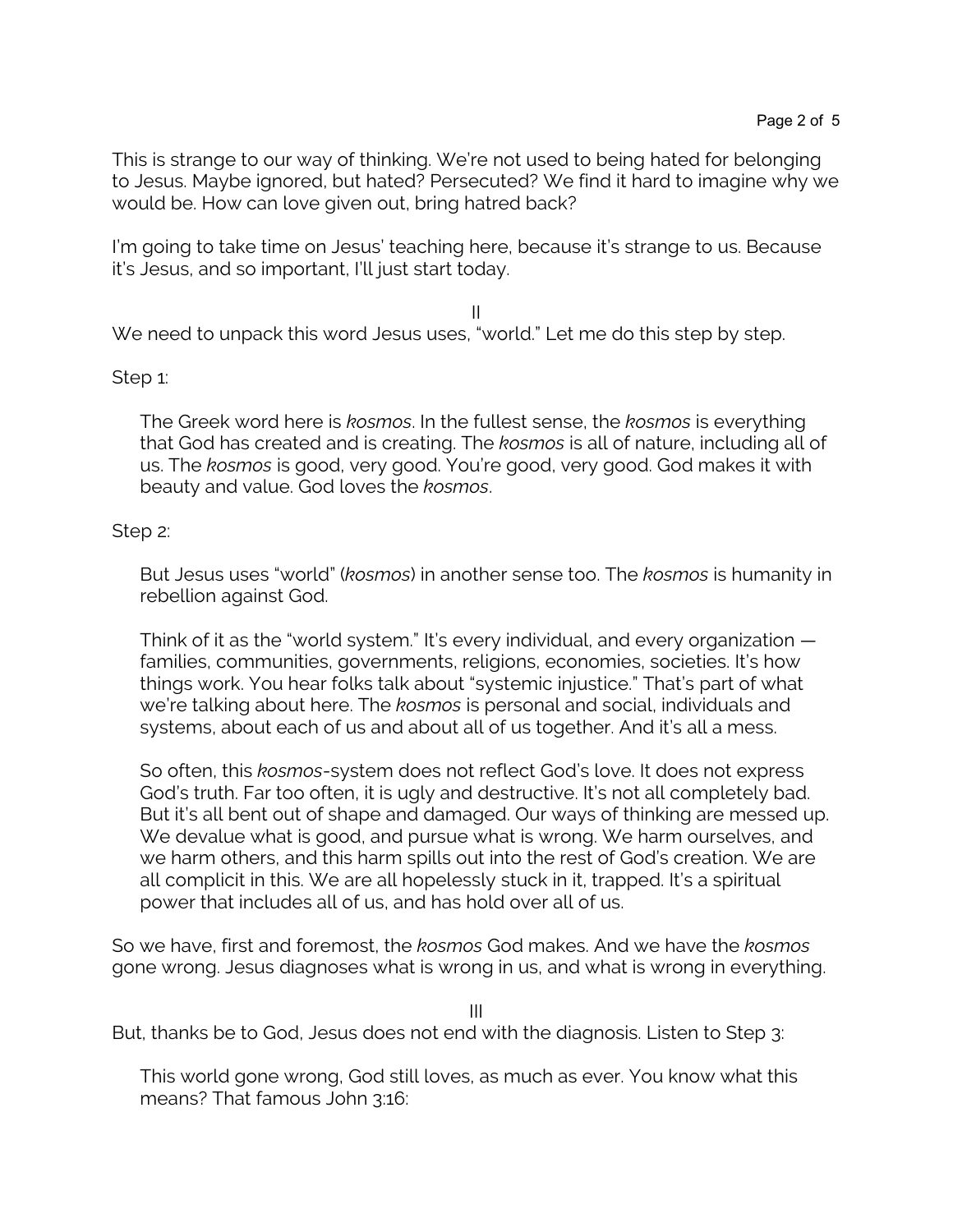*God loved the kosmos so much, that God gave God's one and only Son, so that whoever trusts him will not perish but have life eternal. For God did not send his Son into the kosmos to condemn the kosmos, but to save the kosmos through the Son."*

Great news. The best!

But there's step 4:

The *kosmos* that has rejected God and God's way of life, that's in rebellion against God, that's mentally messed up and spiritually twisted in a knot . . . what does it do when it is encountered by God? By God in person, God the Son, the perfect embodiment of God's life and love? Jesus?

Jesus provokes a crisis in the *kosmos*.

As much as anyone I've heard of, Henri Nouwen lived and wrote with the love and gentleness of Jesus. Listen to this, because I think he gets at this crisis Jesus provokes:

*Jesus Christ, the favorite Child of God, is persecuted. He who is poor, gentle, mourning; he who hungers and thirsts for uprightness; is merciful, pure of heart, and a peacemaker is not welcome in this world. The Blessed One of God is a threat to the established order and a source of constant irritation to those who consider themselves the rulers of this world.* 

*Without accusing anyone he is considered an accuser, without condemning anyone he makes people feel guilty and ashamed, without his judging anyone those who see him feel judged. In their eyes, he cannot be tolerated and needs to be destroyed, because letting him be seems like a confession of guilt.<sup>2</sup>*

We are so used to the way we are, and the way things are. Then we encounter perfect Love. We see ourselves reflecting poorly, compared to that image. So we respond. We have to. It's a crisis. Either we embrace Jesus, trust him, and begin the journey of him changing us. Or, we push him away, because we don't like what we see. We suppose it's him we fear. Really, it's ourselves.

Henri J. M. Nouwen, Bread for the Journey (New York: Harper San Francisco, 1997), May 23-31.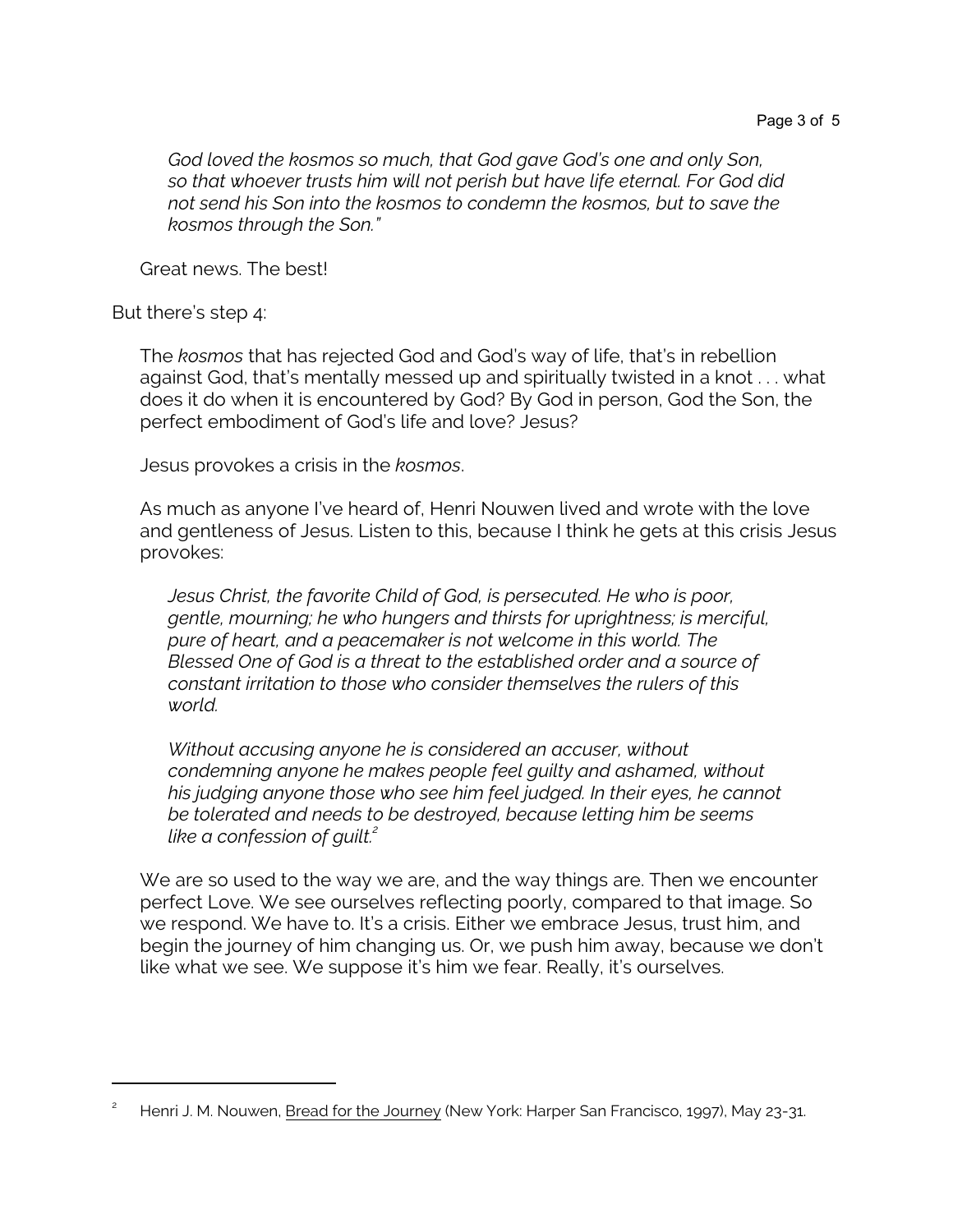That helps me understand this perplexing thing Jesus said:

*If I had not come and spoken to them, they would not have sin. Now they have no excuse for their sin. Whoever hates me hates my Father too. If I had not done among them the things that no one else did, they would not have sin. But now they have seen and hated both me and my Father.*

The *kosmos* in rebellion against God *. . .* it reacts to Jesus. It rejects him. It expels him. We react. We reject. We expel Jesus.

IV

But God is good! God is love. So God is faithful, and God is persistent, and so with all of God's grace, and God's power . . . Step 5:

The *kosmos* that rejects Jesus, is gloriously defeated by Jesus, through its very rejection of Jesus.<sup>3</sup>

This is the wonder of the Cross. By every standard we can possibly conceive of, death on a cross is the absolute defeat of the person who is crucified. They've lost. Stripped of everything, even their own humanity. Rejected. Tossed aside from human company. Hoisted up for humiliation. Mounted for mockery. Shamed. Everyone turns away from them. Tortured, yes. Their own God-given body gets turned against them. Helpless and hopeless. And, as if almost an afterthought, killed. Once crucified, there is no coming down or coming back. It's over. They're done for. Defeated. Absolutely rejected. That's what crucifixion was all about.

By all appearances, Jesus looked like just another loser, done in by the worldsystem, the *kosmos*. Goodbye and good-riddance (though there is nothing good about it).

Except . . . it's God! Doing this to Jesus — us, the *kosmos*, we're all in this together — we did it to God.

We're in trouble now, right! We've lost, terribly.

Nope. Well, we've lost . . . wonderfully.

Because it is God. God loves the *kosmos*. And God's ways are not our ways.

So Jesus' death is our new life. Jesus' condemnation is us forgiven. Jesus' shame is

<sup>3</sup> I've paraphrased a quote by Richard Bauckham, cited in Michael J. Gorman, Abide and Go: Missional Theosis in the Gospel of John (Eugene, OR: Cascade, 2018), 106.